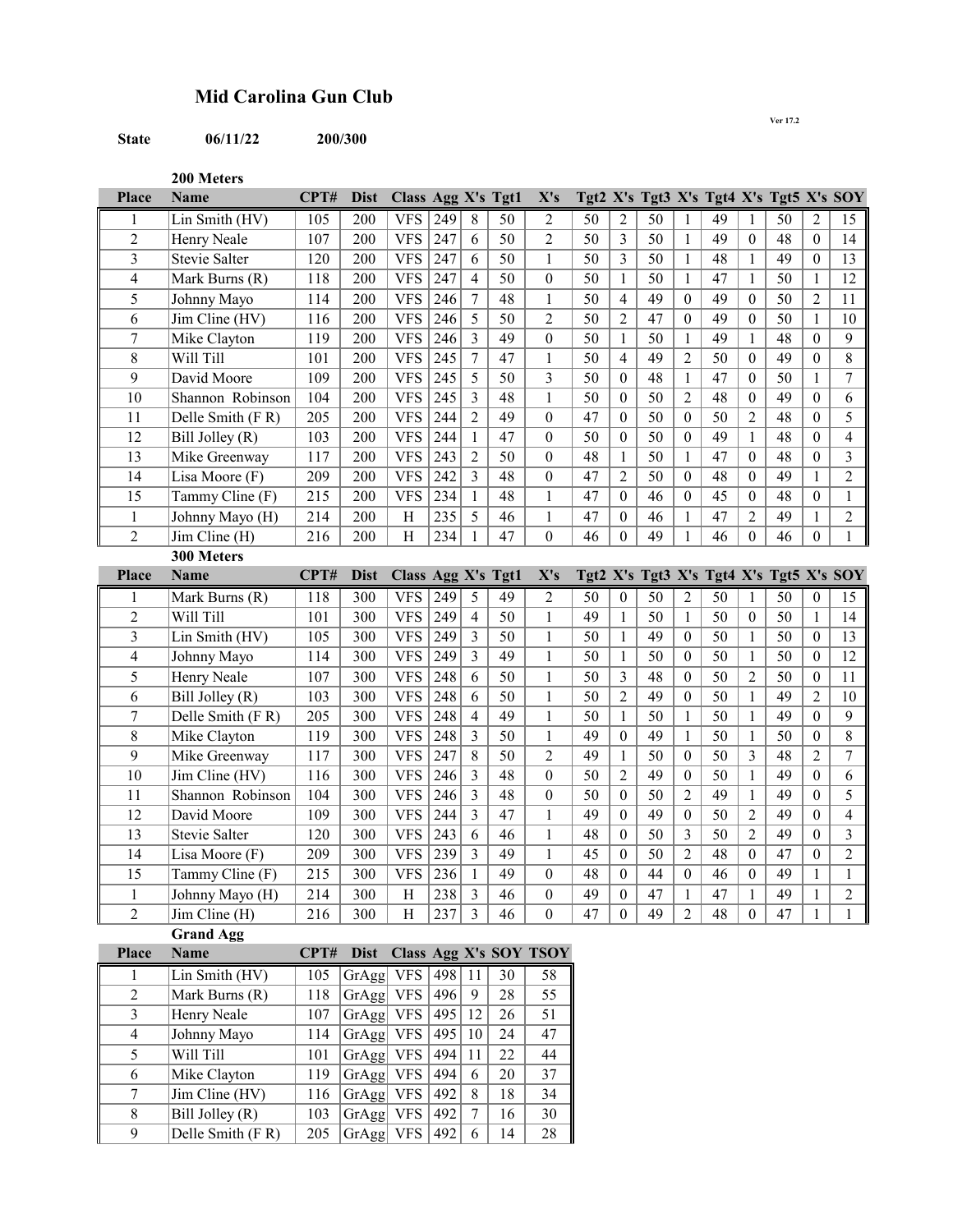| 10 | Shannon Robinson | 104 | GrAgg | VFS.       | 491 | 6  | 12 | 23 |
|----|------------------|-----|-------|------------|-----|----|----|----|
| 11 | Stevie Salter    | 120 | GrAgg | <b>VFS</b> | 490 | 12 | 10 | 26 |
| 12 | Mike Greenway    | 117 | GrAgg | <b>VFS</b> | 490 | 10 | 8  | 18 |
| 13 | David Moore      | 109 | GrAgg | <b>VFS</b> | 489 | 8  | 6  |    |
| 14 | Lisa Moore (F)   | 209 | GrAgg | <b>VFS</b> | 481 | 6  | 4  |    |
| 15 | Tammy Cline (F)  | 215 | GrAgg | <b>VFS</b> | 470 | 2  | 2  |    |
|    | Johnny Mayo (H)  | 214 | GrAgg | Н          | 473 | 8  | 4  |    |
|    | Jim Cline (H)    | 216 | GrAgg | Н          | 471 |    | 2  |    |